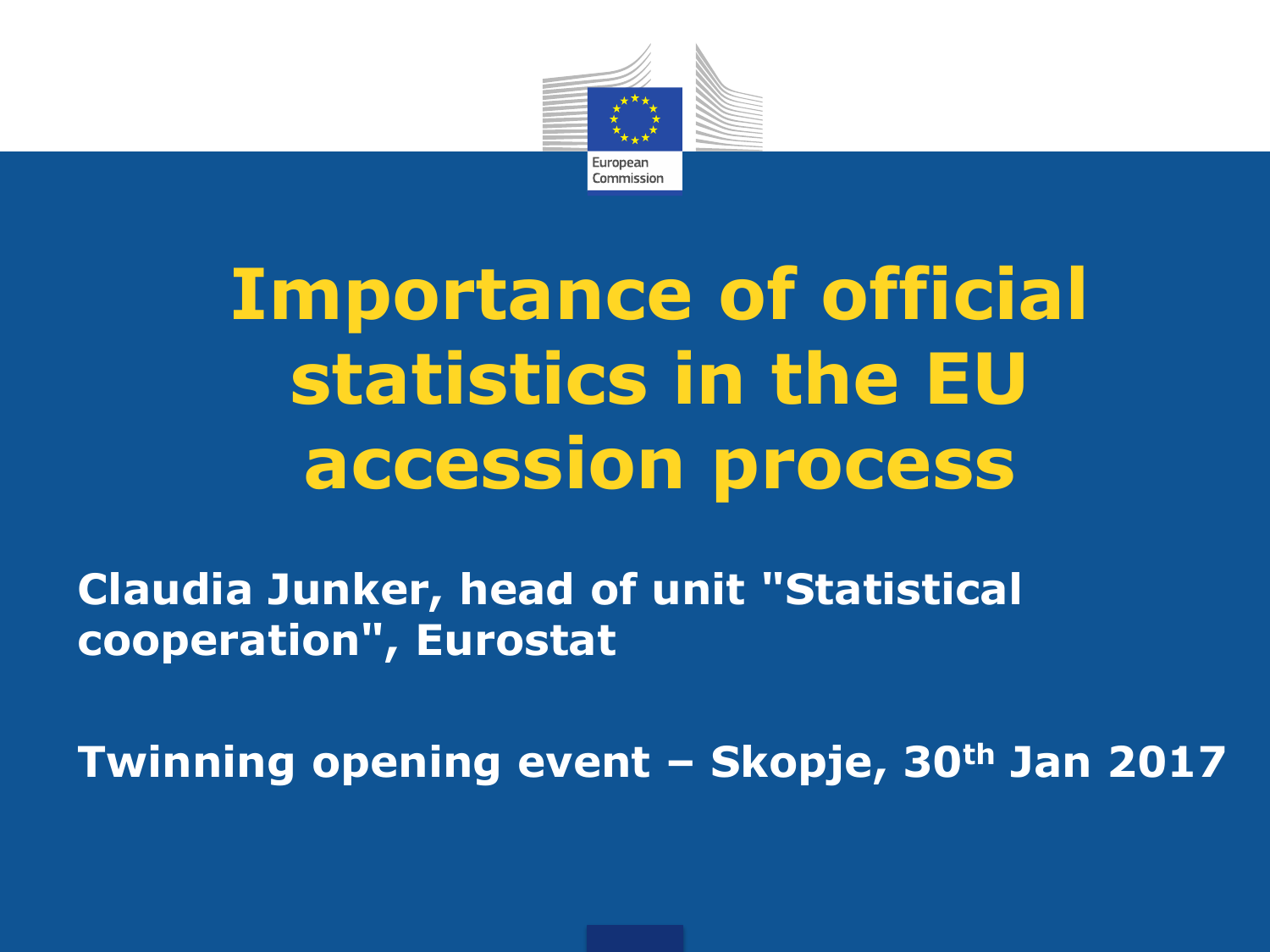

## **Outline of the presentation**

- Statistics and official statistics
- Statistics in the EU context
- Fundamentals
- Statistics and the Enlargement process
- Scope of cooperation
- Link country report project work
- Conclusions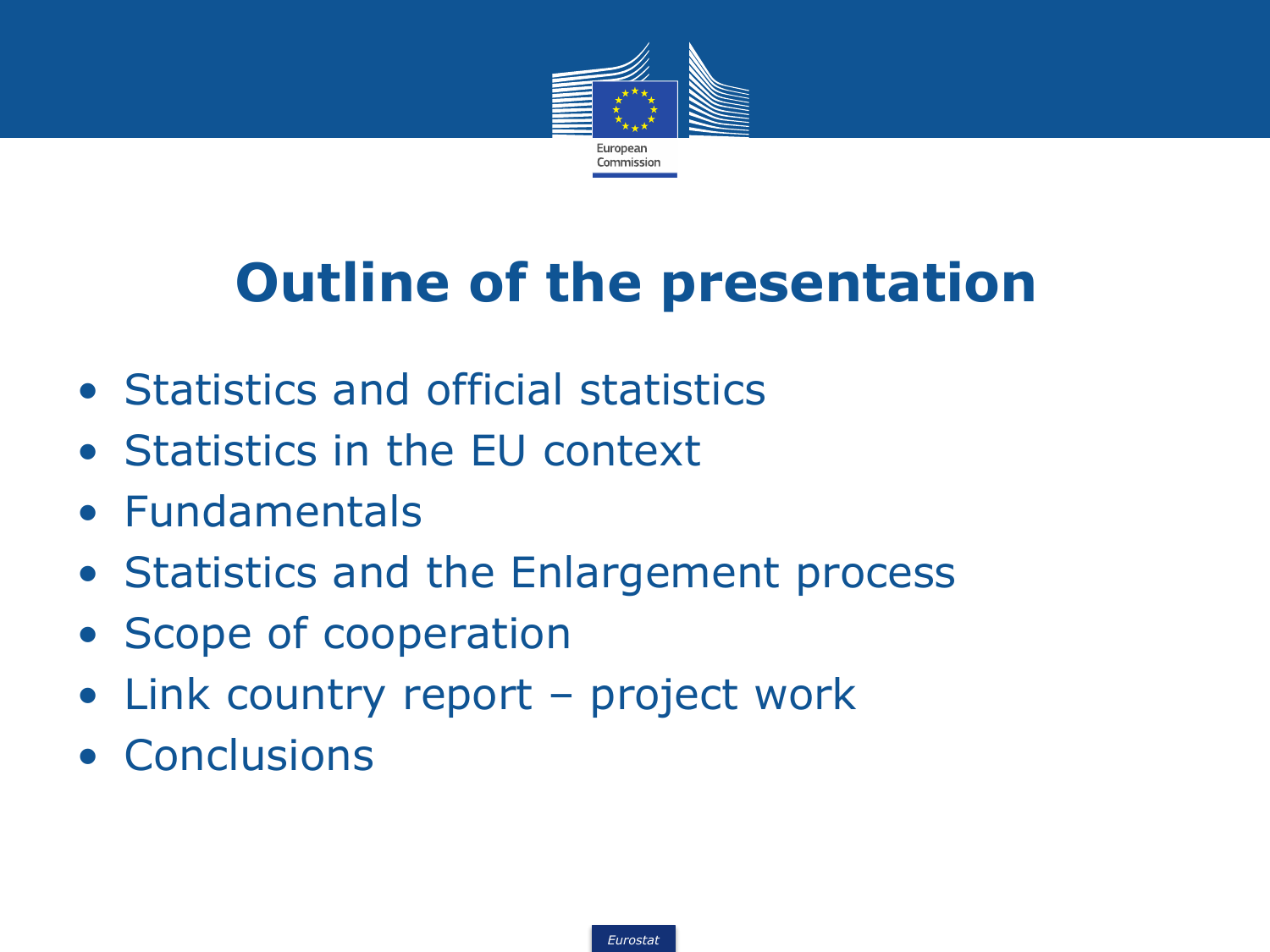

### **11,289,853**

This is a population number. Source: Eurostat.

Where? Belgium When? 1 January 2016

Who is included? Migrants? Foreign students? Students? EU officials? Tourists? People who live in Arlon but work in Luxembourg?

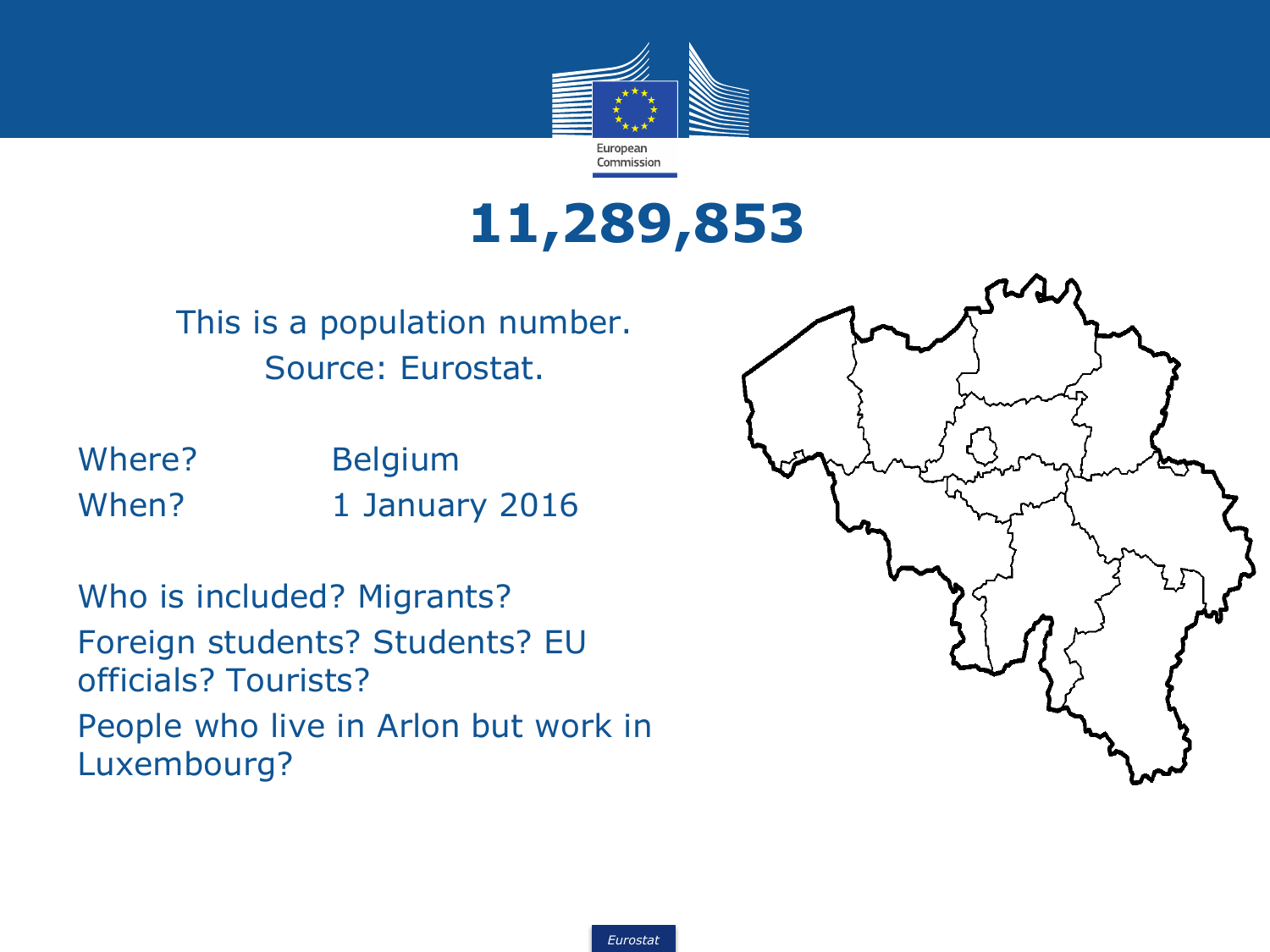

## **What is official statistics**

- statistics describing on a representative basis the economic, demographic, social and environmental phenomena of a country
- Statistics to be developed, produced and disseminated in compliance with the European statistics Code of Practice as well as European/internationally agreed statistical standards and recommendations;
- Statistics to be referred to as official statistics in the statistical programmes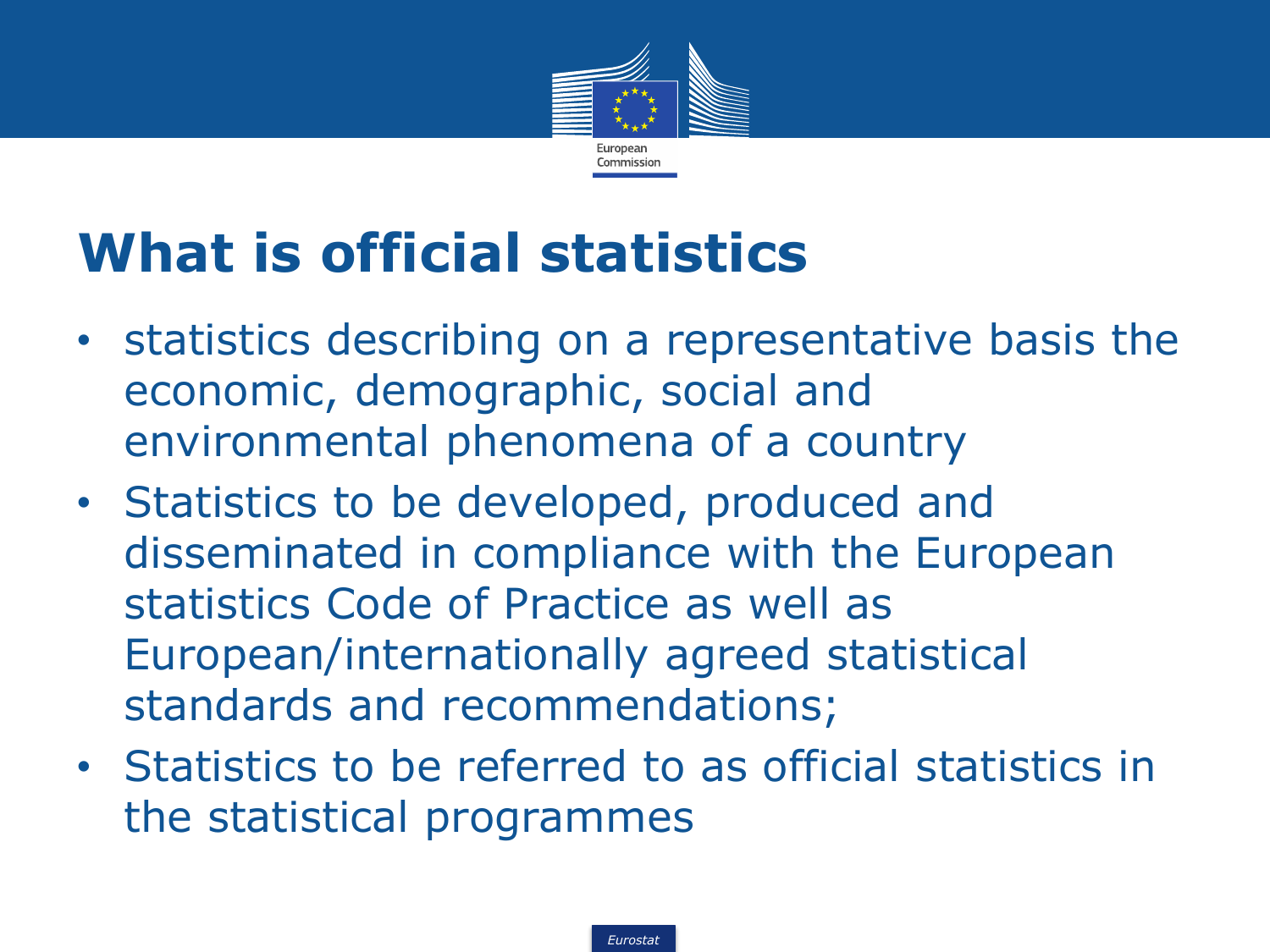

### **"Who does what and how?"**





**European Statistical Programme 2013-2017** 

*Eurostat*

**do it?**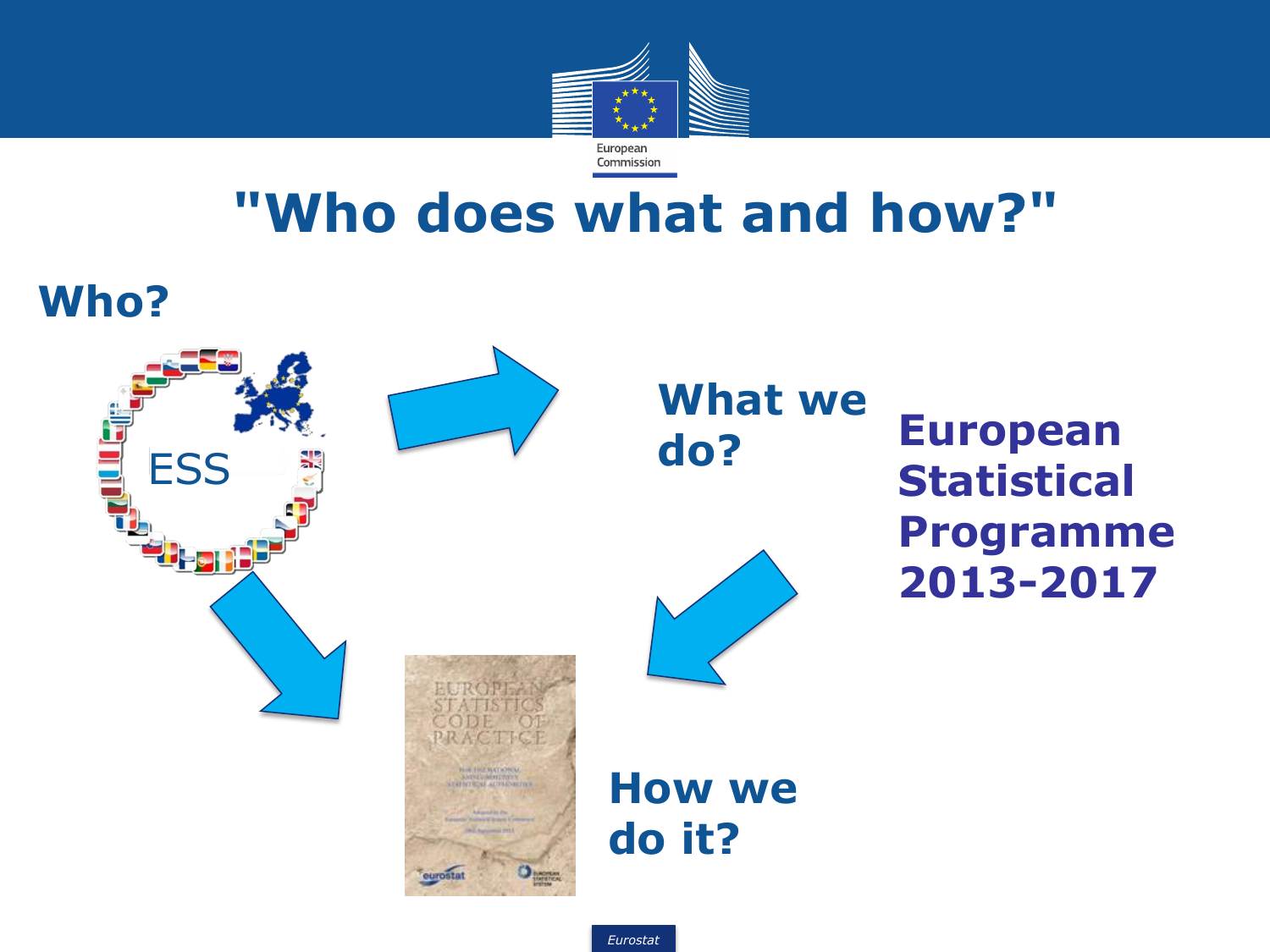

## **Importance of comparable statistics**

### Automation of decisions

- Regional GDP per capita: Structural Funds
- Excessive Deficit Procedure
- Gross National Income
- Harmonized Index of Consumer Prices

#### Preparation and evaluation of policies, democratic control

- Public finance statistics: Stability and Growth Pact
- Statistics on education , employment, poverty, research and the environment: Europe 2020 strategy, SDGs

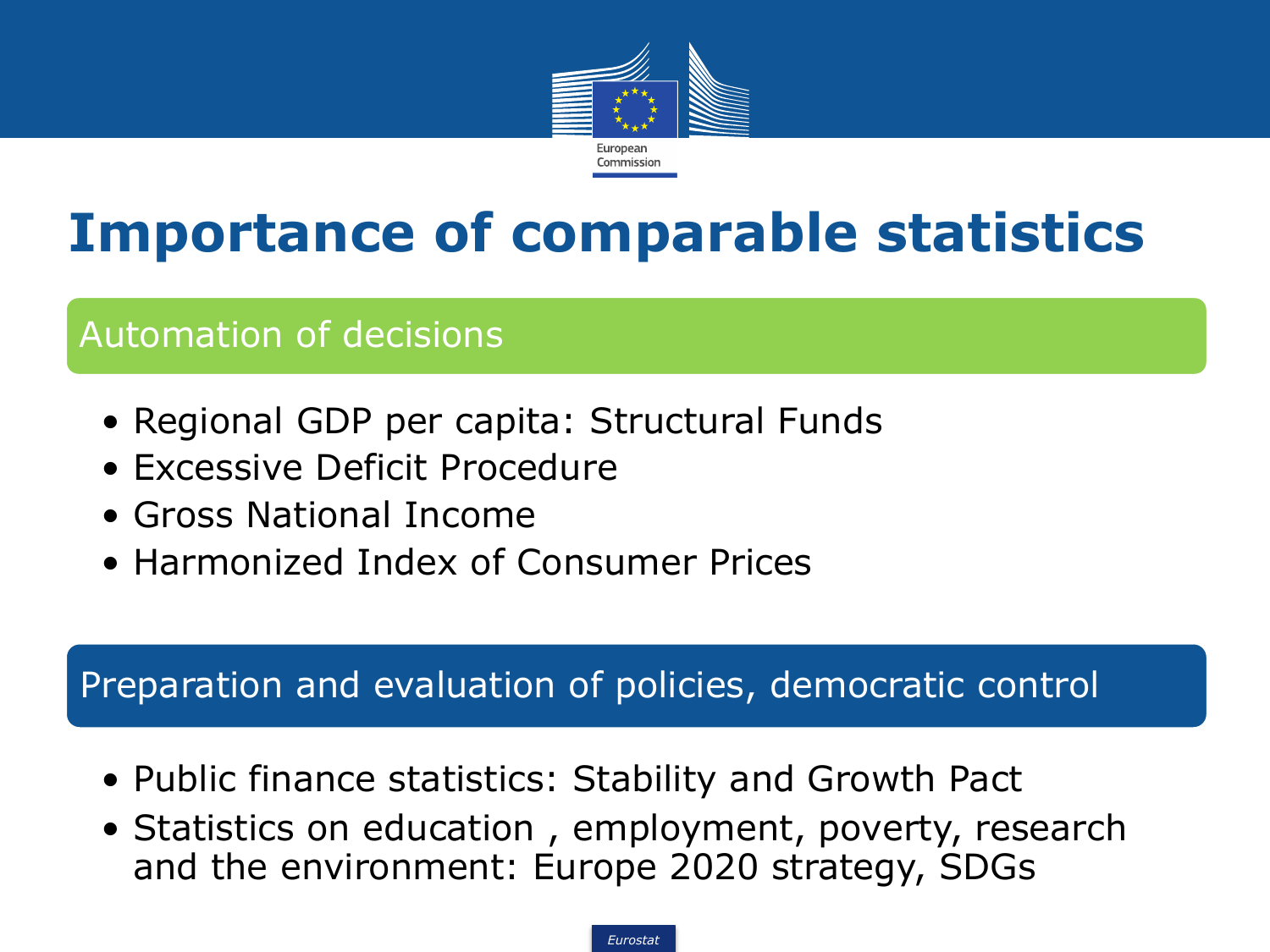

### **Role of statistics in the enlargement context**

#### **Enlargement countries - role in the Stabilisation and Association Process and in the EU accession negotiations:**

- $\triangleright$  Chapter 18 of the EU acquis;
- $\triangleright$  Serves other policy areas by providing data for monitoring the changes and assessing the impact of policies chosen.
- $\triangleright$  Provides indicators for measuring results from IPA programmes

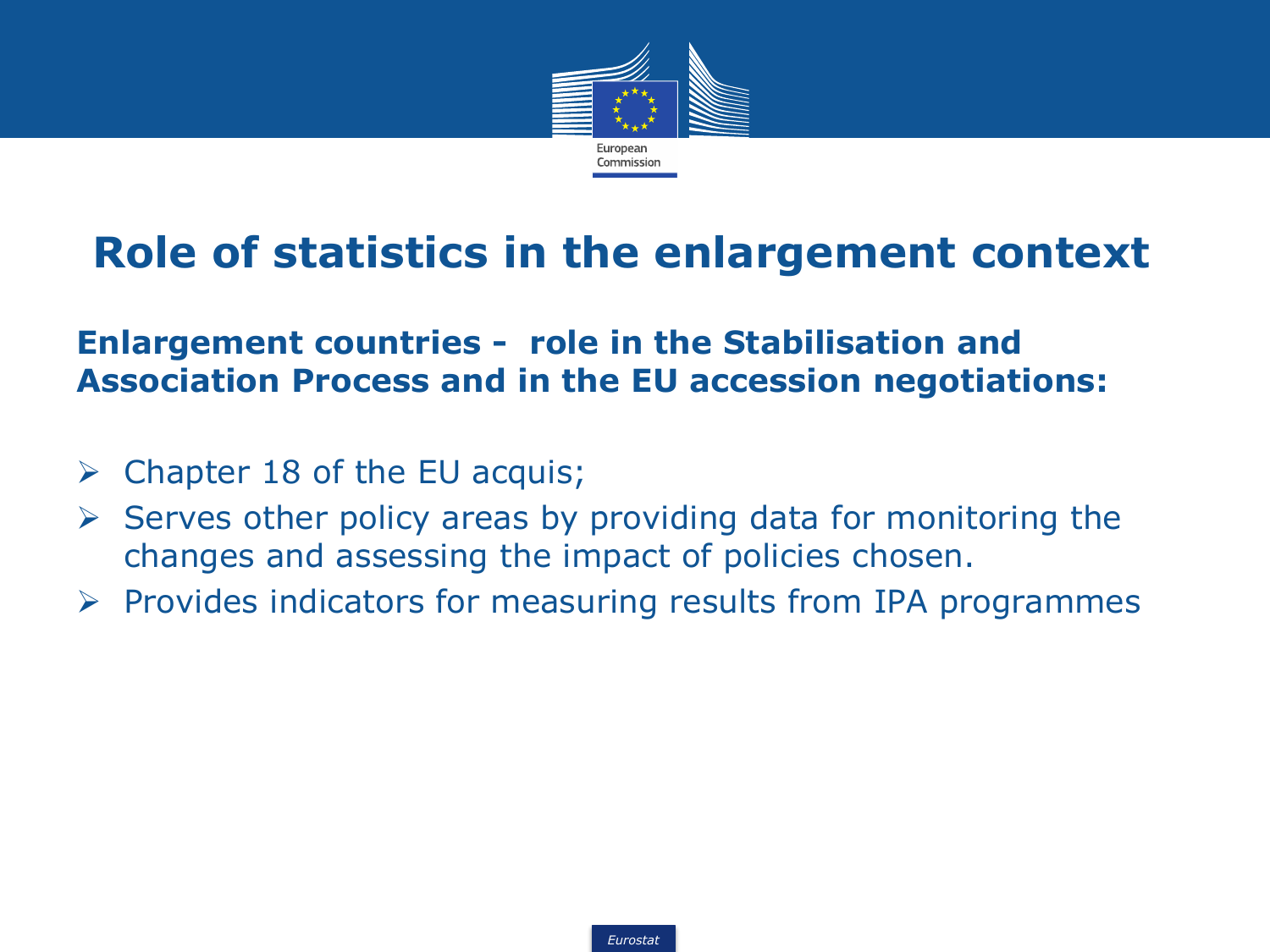

### **Statistical Cooperation**

#### **Enlargement countries:**

- Strategy for statistical cooperation with enlargement countries 2014-2020;
- Participation in the political process;
- Provide technical assistance IPA programmes;
- Organise high level meetings (Policy Group for Statistical Cooperation - PGSC);
- Collect, validate and publish data;
- Measuring compliance with the EU acquis;
- Implement reviews of the statistical systems;
- Support the implementation of bilateral programmes twinning projects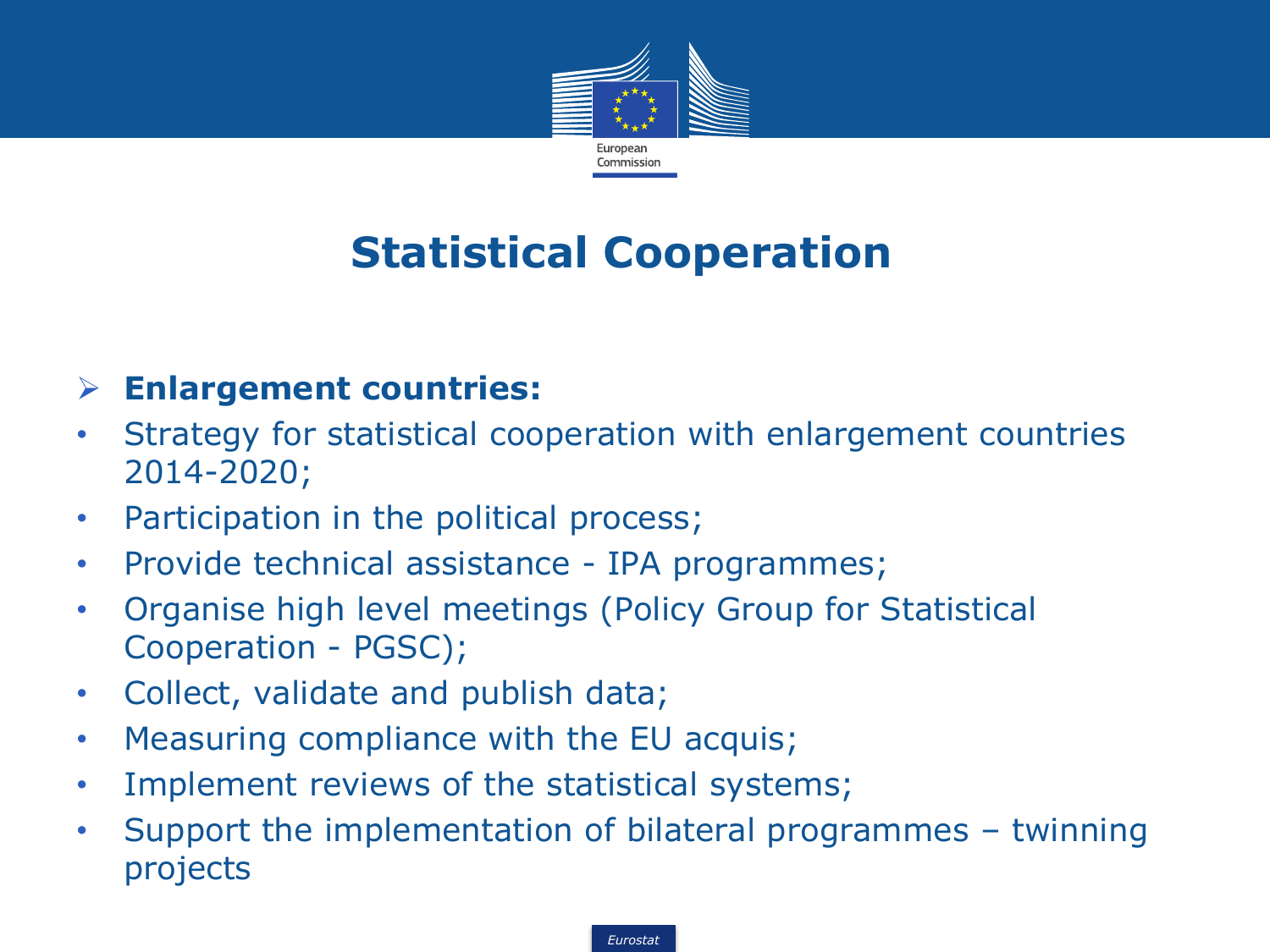## **Country report – twinning project**

### *Progress needed*

•*Alignment with ESA2010* •*Transmission of EDP tables* •*STS – more variables* •*FATS* •*Environmental accounts* •*Missing population census* •*Resources* •*Migration statistics* •*Tourism statistics* •*Education statistics* •*Health statistics*

•*ESA 2010 alignment* •*GFS* •*Regional accounts* •*FATS* •*Health accounts* •*Quality of the BR* •*Environment accounts* •*Administrative data sources*

*Project*